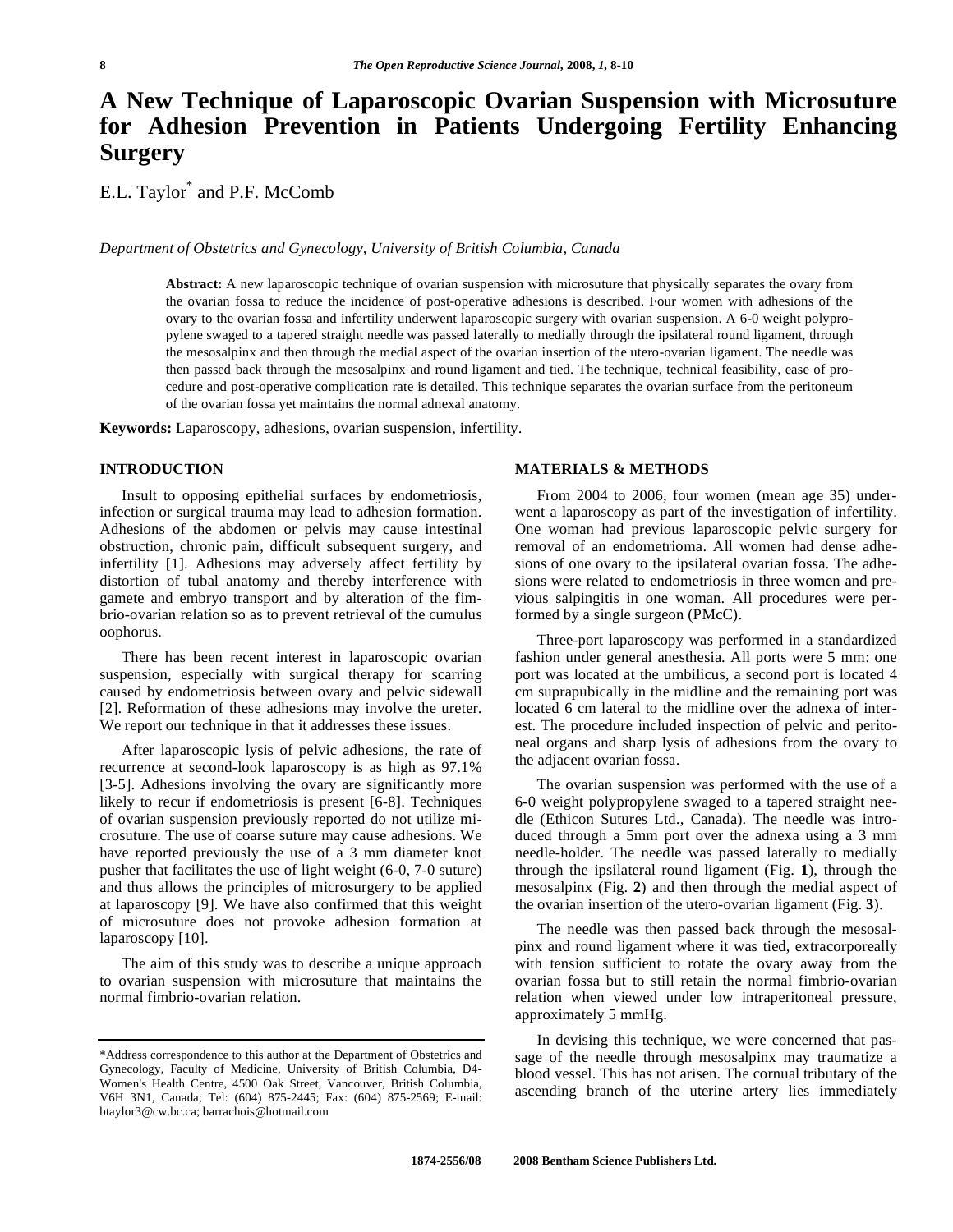

Fig. (1). The needle is passed laterally to medially through the ipsilateral round ligament.



Fig. (2). The needle is passed through the mesosalpinx several millimeters beneath the oviductal isthmus.



**Fig. (3).** The needle is passed through the upper medial aspect of the utero-ovarian ligament.

beneath and parallel to the isthmus of the oviduct. We therefore pierce the mesosalpinx several millmetres beneath the oviduct. The use of microsuture also reduces risk of vascular disruption.

 It is also important to note the placement of the suture in the medial and upper aspect of the ovarian insertion of the utero-ovarian ligament. This induces rotation of the ovary, rather than simple elevation. Elevation alone may be insufficient to separate the ovarian and peritoneal surfaces.

# **RESULTS**

 There were no complications; all patients required routine post-laparoscopy analgesics and all patients were discharged on the same day.

# **DISCUSSION**

 Various surgical techniques to reduce the incidence of pelvic adhesion formation or recurrence have been described. Temporary laparoscopic ovarian suspension to the anterior abdominal wall has been reported prevent adhesion recurrence [11,12]. This technique passes a loop of suture from the anterior abdominal wall, through the ovary, medially, and back through to the anterior abdominal wall where is it secured for 4 to 7 days. This technique is limited as the fimbrio-ovarian relation is unknown post-operatively, the loop of suture may cause herniation of abdominal viscera, and the exteriorized suture may be a portal for infection.

 Permanent laparoscopic ovarian suspension to reduce the incidence of post-operative adhesions was first reported in 2001 [13]. This technique passed a friction stay suture through the ipsilateral round ligament, through the lateral then medial ovarian pole and back through the round ligament and tied. A second laparoscopy was performed on 3 women and no adhesions of the ovary to the ovarian fossa were identified. While this technique is similar to ours, it involves passing a needle twice through ovarian tissue and follow-up is available on only 3 patients. The technique plicates the ovary and does not rotate the ovary away from peritoneum.

 In each of the reported techniques coarse suture is used; this may well induce the very adhesion formation that the suspension is intended to prevent. Nevertheless, it is appreciated that the severity of the endometriosis may be beyond the scope of microsuture.

 Our study is limited by a small sample size. However, we have not encountered, nor anticipate, any mitigating circumstances in the application of this novel technique.

 In conclusion, laparoscopic ovarian suspension with microsuture through the mesosalpinx is simple and safe and consistent with future fertility. Further application of this procedure and long-term follow-up of women is warranted to further evaluate this novel technique.

## **REFERENCES**

- [1] Davey AK, Maher PJ. Surgical adhesions: a timely update, a great challenge for the future. J Minim Invasive Gynecol. 2007; 14: 15- 22.
- [2] Redwine DB. Dissecting and temporarily resuspending the adherent ovary. Fertil Steril 2006; 86: 772.